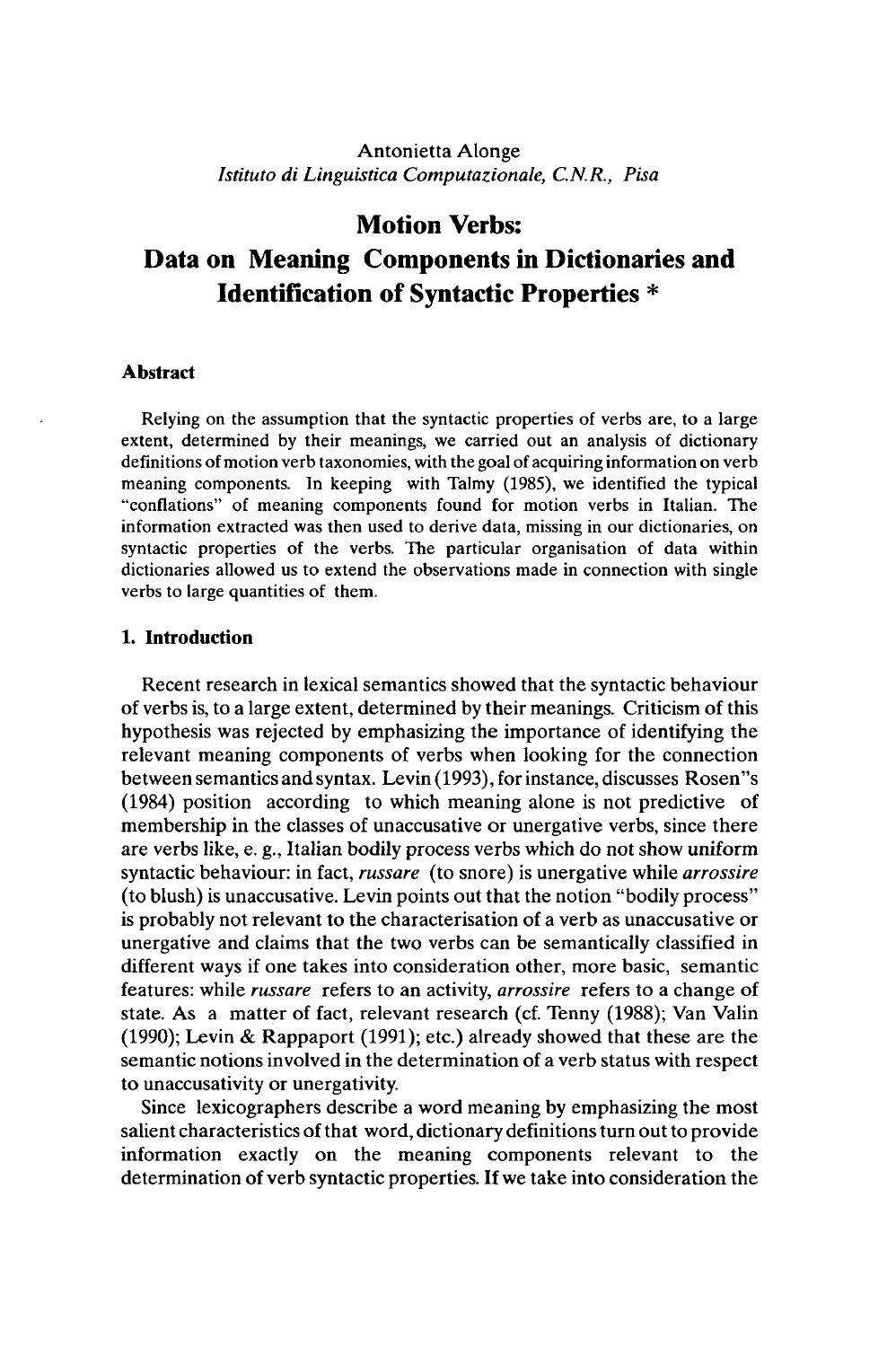definitions given for the verbs *russare* and *arrossire* in // *nuovo dizionario italiano Garzanti* (henceforth GRZ), we actually see that the former is described as referring to the process of "respirare rumorosamente nel sonno" (breathing noisily while sleeping), whereas the latter is defined as "divenir rosso, spec, in volto" (becoming red, especially in the face): that is, *russare* is connected with a genus term indicating a homogeneous activity (while the differentia of its definition refers to the MANNER in which the processis performed), whereas *arrossire* is connected with a change ofstate.

In the context of the Esprit project *Acquilex-II,* we are semiautomatically analysing machine–readable versions of Italian dictionaries<sup>1</sup> aiming at extracting information to be used in the development of a multilingual lexical knowledge base (LKB) for natural language processing, but also, more in general, in the design of high-quality multilingual lexical resources for both human and machine use. Indeed, acquiring and representing lexical knowledge by re-using existing lexical resources (in particular, dictionaries) have recently become fundamental concerns for computational linguists and lexicographers. Moreover, our research may help overcome the well-known limits which dictionaries present, notwithstanding their usefulness.

Thus, we are trying to re-use dictionaries for encoding data on the semantic and syntactic characteristics of large quantities of words. In the first stage of our work (cf. Alonge (1992a) and (1992b)) we built methodologies to extract data on the semantics of verb classes from definitions. Our research was then further developed with the main goal of obtaining information on syntactic properties of verbs, missing in our dictionaries, by carefully analysing the semantic data already extracted. The main goal ofthis paper, therefore, is to show how the semantic analyses carried out on definitions of Italian motion verbs were used for deriving information on various syntactic properties of large quantities of verbs.

## **2. Semantic data within definitions**

Within *Acquilex* we analysed a taxonomy of motion verbs aiming at identifying, in dictionary definitions, the meaning components "conflated" in verb roots, in keeping with Talmy"s (1985) study on these verbs. Talmy assumed that the process of lexicalisation is involved when a meaning component (or a **set** of meaning components) is found to be regularly associated with a morpheme, and provided a cross-linguistic study of lexicalisation patterns connected with the expression of motion. Moreover, Talmy dealt with the systematic relations between meaning and surface expressions, with a particular emphasis on the relation between meaning components conflated in verb roots and the syntactic configurations allowed by the verbs themselves. In our previous research we verified the possibility of identifying information on verb meaning components within dictionary definitions, by taking into consideration a taxonomy of motion verbs. In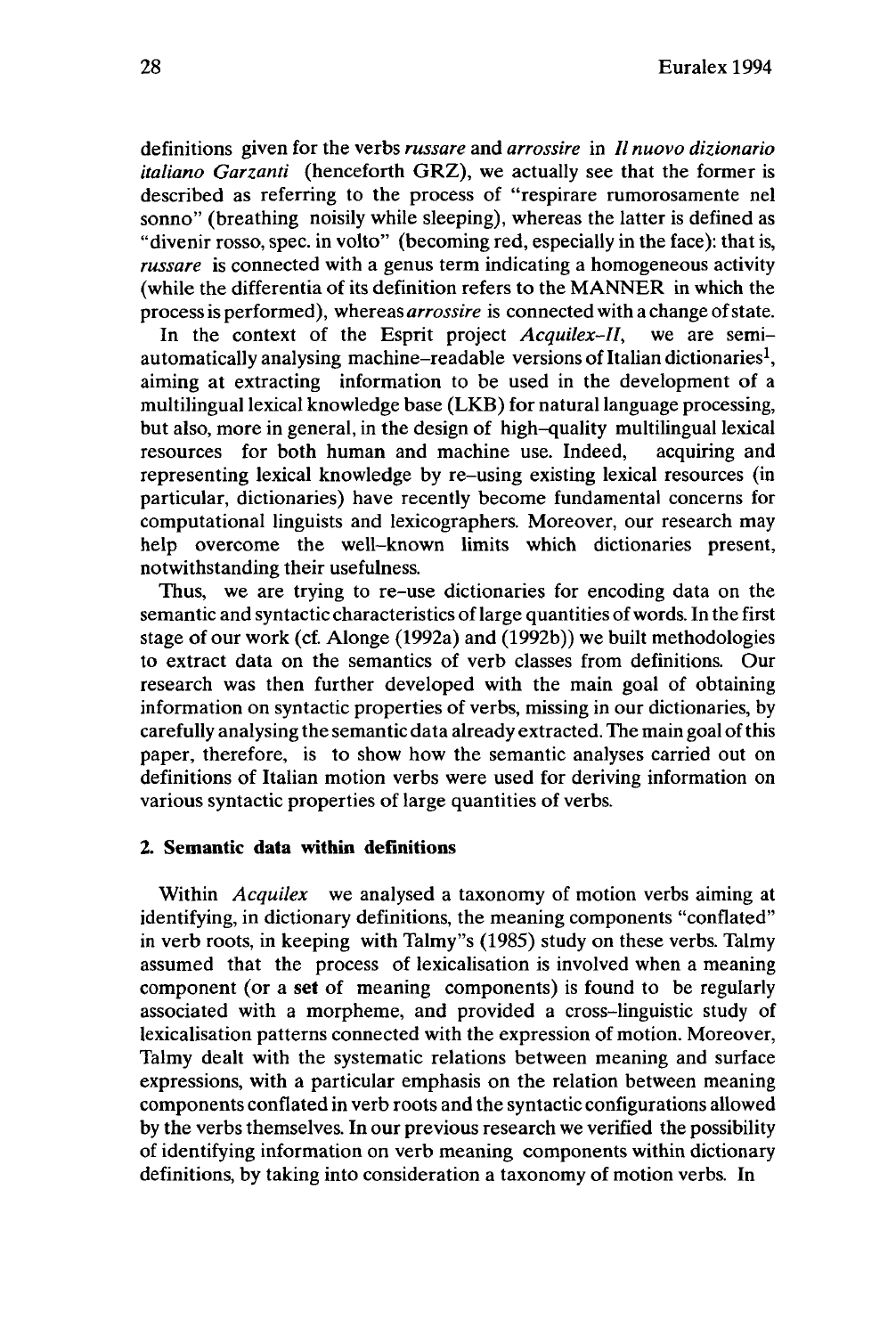*Acquilex-II* the issue of relating word meanings to varying lexicalisation patterns across the languages being investigated has become one of the major concerns because of the consequences that a better understanding of the principles of lexicalisation may have both from the theoretical point of view and for the further development of the Acquilex LKB. Our research was therefore further carried out, both on the same taxonomy and on other motion verb taxonomies, with the goals of extracting and formalizing the semantic information provided by definitions, and trying then to infer, from these data, information on the syntactic behaviour of the verbs under analysis.

By combining the semantic information contributed by the genus term with the information within the differentia, it was possible to obtain a description of the fundamental semantic characteristics of motion verbs. In particular, by the analysis of data contained in the differentia of motion verb definitions in GRZ and DMI, we identified recurrent patterns, referring to a restricted number of components of meaning. Thus, for instance, while the contribution provided by the genus term *muoversi* to the meaning of its hyponyms is the reference to MOTION on the part of the protagonist of the event, within the differentia of definitions we identified patterns connected with the following fundamental<sup>2</sup> meaning components (see Alonge (1992a; 1992b)):

- MANNER (of MOTION)
- DIRECTION: GOAL SOURCE
- PATH
- MEDIUM
- PURPOSE

The highly structured nature of the information coded within dictionaries allowed us to extend the results of the analysis of single words to whole classes of them. *Accasciarsi* (to collapse), for instance, is defined (GRZ, 1) as "cadere pesantemente al suolo" (to fall down on the ground heavily): the genus term *cadere* refers to change of position since there is the indication of MOTION to a GOAL in its meaning . In addition, *cadere* is a hyponym *oiandare* (to go), which, in turn, is a hyponym of *muoversi* that indicates that the protagonist of the event referred to is also the "moving object". Thus, *accasciarsi* will, first of all, inherit these semantic features from its superordinate verbs. Within the differentia of its definition we then find words/patterns which can be connected with two meaning components: *pesantemente* refers to the MANNER of motion, while *al suolo* again indicates a GOAL (which we may assume to be the "typical goal" of the event indicated by the verb). Therefore, we can state that *accasciarsi* refers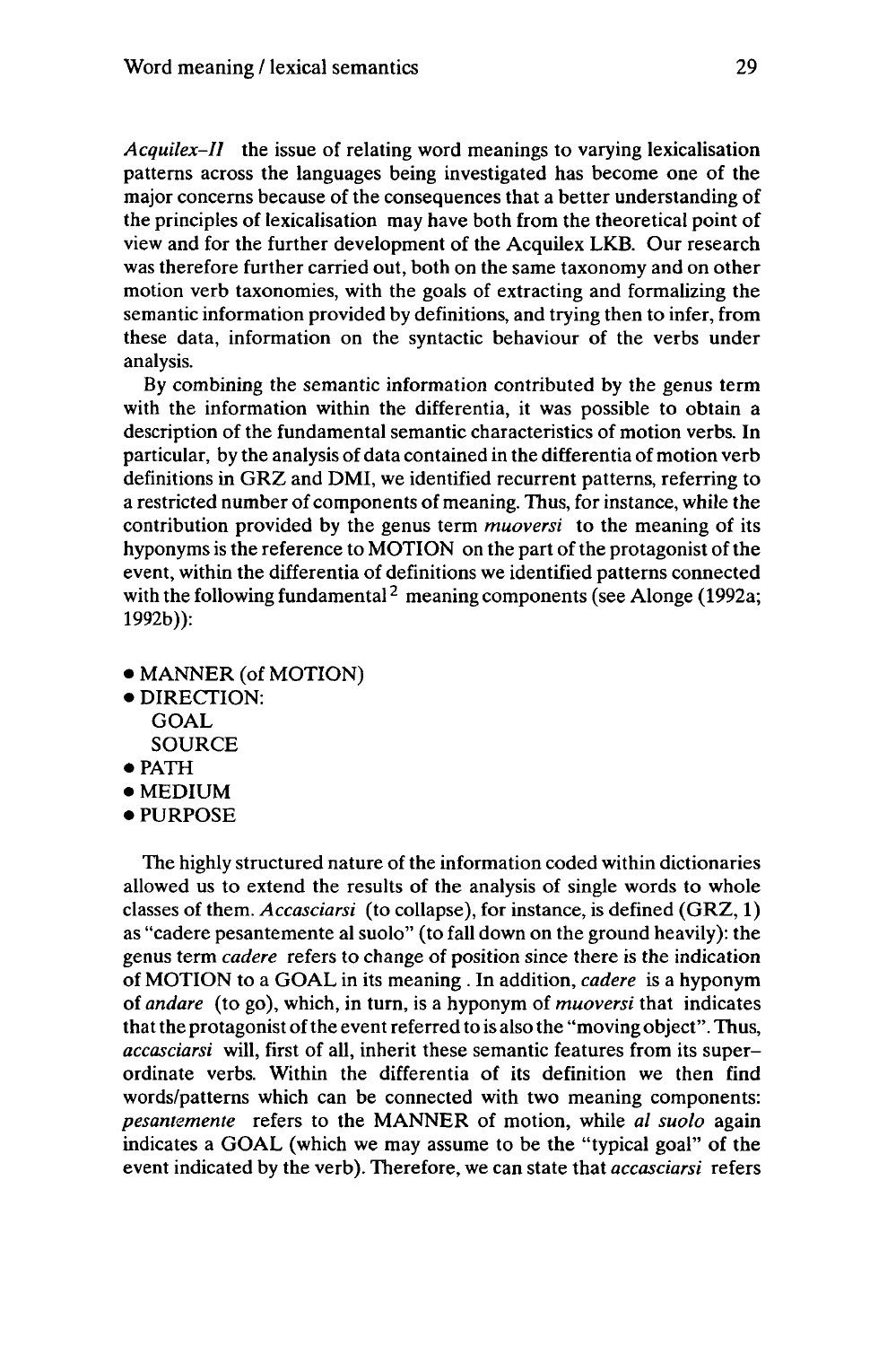to change of position/manner of motion on the part of the protagonist of the event and has a "typical goal".  $3$ 

Thus, much information on typical conflations of meaning components found in Italian is available in dictionaries and can be extracted by means of semi-automatic procedures. Even the lack of specific data may be used advantageously (especially in a contrastive way): by looking at the set of verbs expressing motion in English, one can see that there are some "verbs of motion using a vehicle", that are zero-related to nouns that are vehicle names (balloon, bicycle, bike, boat, bobsled, bus, cab, canoe...); therefore, within the meaning of these verbs there is a reference to the vehicle used to move. If we look for vehicle names within verb definitions in dictionaries of Italian, we very seldom find them, since we only have a small number of verbs which are derived from vehicle names, like, e.g., *pattinare* (to skate), *sciare* (to ski), *paracadutare/si* (to parachute).

## **3. From semantics to syntax**

The data on semantic components obtained by the analysis of definitions were connected with various syntactic properties of verbs which are not described within our dictionaries.<sup>4</sup> In addition, once stated the connection among specific meaning components and a syntactic property, such a connection could be generalized, using taxonomies, for a semantic class of verbs. The two superordinates *muoversi* and *muovere,* for instance, are respectively the inchoative and causative verb formsthat express simply "the fact of motion" ; 5 if we take into consideration the hyponyms of both verbs, we can see that when a verb displays two senses, one defined by means of *muoversi* and the other by means of*muovere,* such senses will turn out to be connected with the inchoative and causative forms of the verb itself. A similar situation holds for (pairs of) senses of verbs defined by means of other superordinates (like, e. g., *andare* vs. *farandare/mandare),* in such a way that, once stated, the relation between superordinates can be generalized for hyponym senses.

The analysis carried out allowed us to classify verbs according to their *Aktionsart* (or "lexical aspect"; cf. Alonge (1992b)). Since the *Aktionsart*class of a verb determines the possibility of it occurring in certain tempoaspectual forms, or as complement of other verbs ("aspectual verbs" and others), or with different temporal adverbs, etc., we derived such information for whole verb taxonomies.

Then, meaning components were also used to obtain data on possible arguments of verbs. For instance, we got evidence that Italian motion verbs may occur with goal or source phrases only in case there is a reference to a GOAL or SOURCE in their meanings:

1. Sono arrivata a casa alle cinque. (I arrived home at five)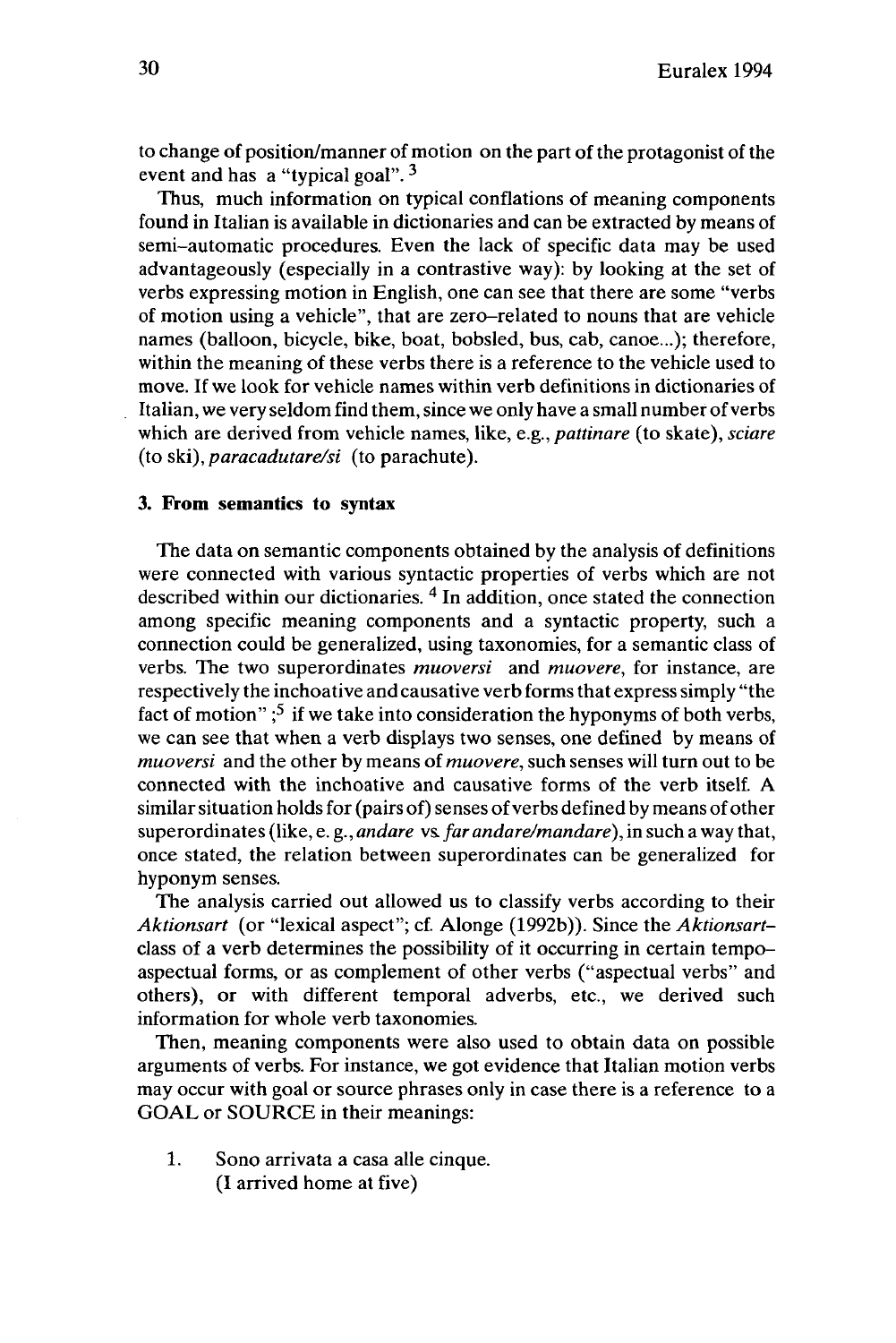2. \* Ho nuotato a quell"isola. (I swam to that island)

On the other hand, when the GOAL or SOURCE implied by the meaning of a verb is a *specific* GOAL or SOURCE (like, e.g., in the case of*rincasare,* which means "to go/come back home"), the verb cannot occur with a goal or source phrase, unless such a PP is in some way modified by an adjective or other modifier:

- 3. Sono rincasata dopo due giorni. (I went back home after two days)
- 4. \*Sono rincasata a casa dopo due giorni. (I went back home (home) after two days)
- 5. Sono rincasata nella mia casa di campagna dopo due giorni (I went back (home) to my country-house after two days)

A similar behaviour was already noted in connection with some classes of verbs that are derived from nouns (cf. Jackendoff (1990); Levin (1993)), and it seems typical of all the verbs of this kind. In fact, verbs of motion using a vehicle, whose meaning implies the particular vehicle used, cannot occur with PPs indicating the vehicle unless such a PP contributes additional information about the vehicle itself:

- 6. Si è paracadutato subito. (He parachuted immediately)
- 7. \* Si è paracadutato con il paracadute. (He parachuted with the parachute)
- 8. Si è paracadutato con il suo nuovo paracadute. (He parachuted with his new parachute)

An interesting case is that of the verb *guidare* (to drive): in GRZ it is defined as "manovrare un automezzo" (to operate a motor-vehicle), but it is also stated that when the specific motor-vehicle is not indicated, it is understood as being a car:

- 9. Guidò l''autobus per tre ore. (He drove the bus for three hours)
- 10. Guido bene= Guido la macchina bene. (He drove (the car) well)

Finally, the fact that vehicle names are very seldom found within definitions was used to state that complex phrases, usually containing *andare* (to go) plus PPs indicating the vehicles used, express in Italian what in English is expressed by means of a single verb.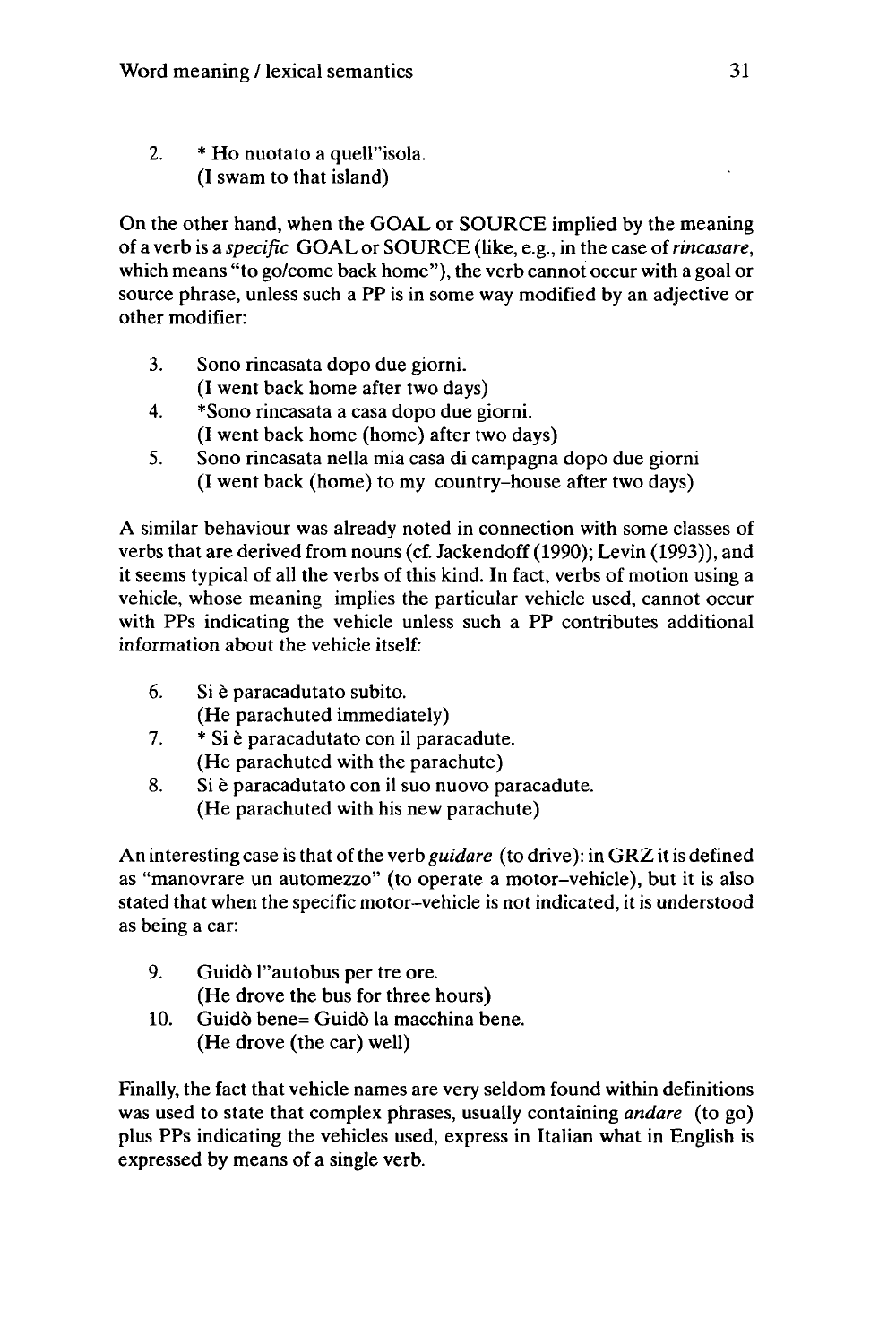32 Euralex 1994

Our research on meaning components in definitions and syntactic properties of verbs allowed us to reach interesting results also from a theoretical point of view. Sanfilippo (1992) reports on the work done in order to acquire and represent information on diathesis alternations involving English verbs. He distinguishes among alternations that generally hold also for Italian verbs; however, at least in one case, Italian motion verbs display a different behaviour and data from definitions were used to identify this difference. According to Sanfilippo some intransitive verbs taking a goal complement may display the "unbounded-path" (u-path) alternation, i.e. they can occur with or without a goal/source argument and when the goal/source is not expressed the path along which the movement occursis not bounded:

- 11. Kim walked to school.
- 12. Kim walked.

This alternation is opposed to the "bounded-path" (b-path) alternation which concerns those intransitive verbs that always refer to motion along a bounded path, even if they are not followed by any goal/source complements:

- 13. Kim came away.
- 14. Kim came.

While the b-path alternation is displayed by all Italian change-of-position verbs, that is those verbs in whose definitions we find a GOAL or SOURCE meaning component, it is more difficult to identify a group of verbs in Italian displaying the u-path alternation. In fact, verbs referring to motion along an unbounded path, i.e. manner-of-motion verbs like *camminare* (to walk), *saltellare* (to skip), *zoppicare* (to limp), do not generally undergo this alternation, because they cannot occur with goal/source arguments:

- b-path alt.
	- 15. Gianni è caduto a terra. (Gianni fell down on the ground)
	- 16. Gianni è caduto. (Gianni fell down)
- u-path alt.<br> $17. * G$ 
	- \* Gianni ha camminato a casa. (Gianni walked home)
	- 18. Gianni ha camminato. (Gianni walked)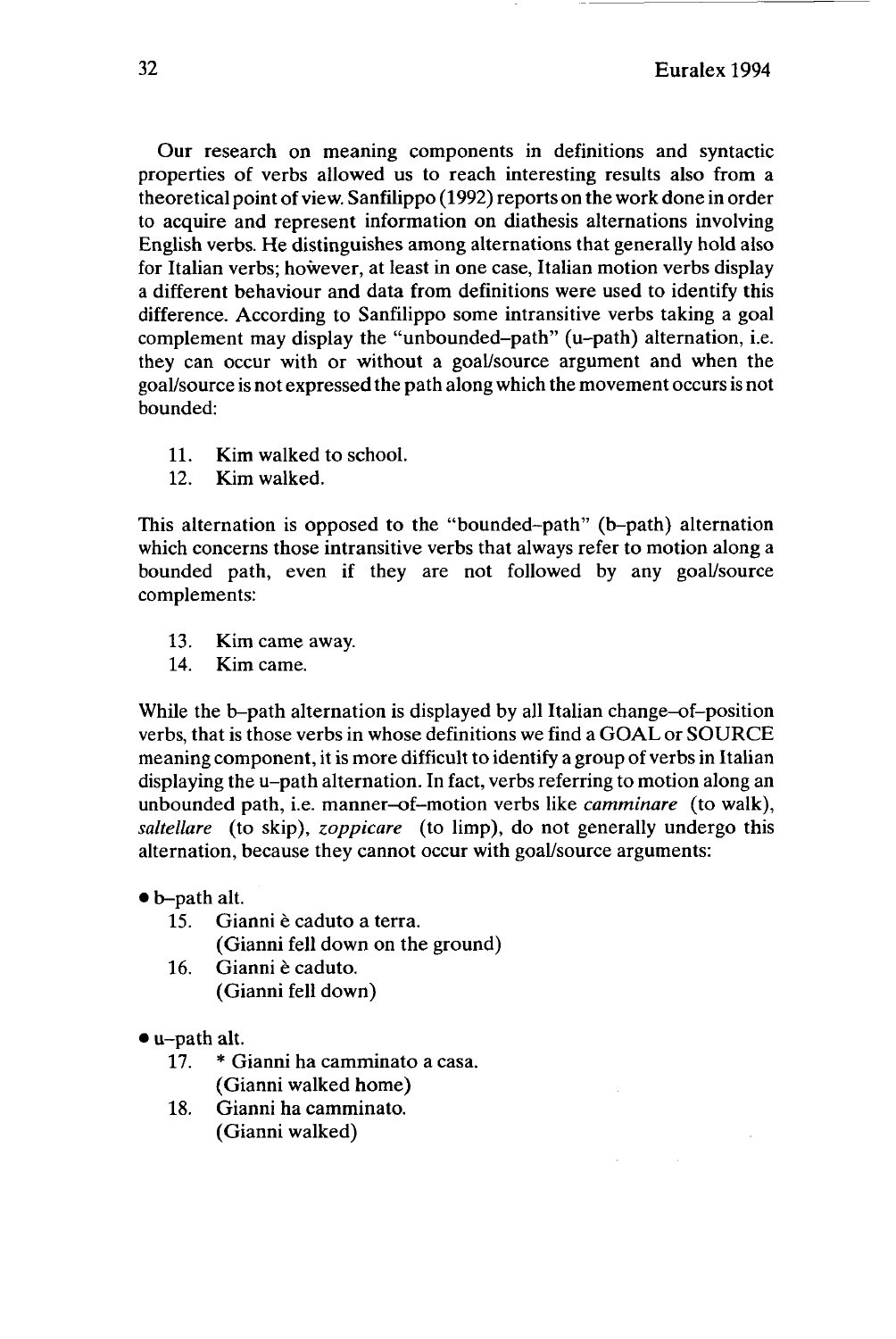There is only a small subset of manner-of-motion verbs which shows a different behaviour in Italian. These are verbs which have both an unergative and an unaccusative use:

- 19. Gianni ha corso per ore/\* a casa. (Gianni (has run) ran for hours/home) (unergative)
- 20. Gianni è corso a casa. (Gianni (is run) ran home) (unaccusative)

Since the meaning component DIRECTION characterizes verbs which allow goal/source arguments, we should hypothesize that the unaccusative variant of the verbs considered implies a DIRECTION (GOAL/SOURCE) meaning component besides the MANNER one. Dictionaries sometimes refer to the presence of such semantic indication to explain the unaccusative uses of these verbs: in DMI, for example, it is pointed out that when *correre* is used with the auxiliary *essere* (and is, therefore, unaccusative) it implies a GOAL. However, we do not find information of this kind for all the verbs behaving like *correre.* In any case, this component of meaning has already been described as being connected with unaccusativity in theoretical works (cf., e. g., Levin & Rappaport (1991)), since it would correspond, on the spatial dimension, to telicity (that is, to the existence of a temporal goal).

Some more reflections can be added regarding this and related subjects. Levin & Rappaport (1991), aiming at explaining the fact that intransitive motion verbs, although they apparently belong to the same semantic class, display a different syntactic behaviour (some are unergative and some unaccusative), identify three semantic sub-classes within the larger class. In the first group there are verbs indicating change of position (that is, connected with a meaning component DIRECTION) and behaving as unaccusatives; then there are two groups of manner of motion verbs with a different behaviour with respect to unaccusativity. The authors do not seem to reach a satisfying solution to the problem of finding a semantic "cause" for this different behaviour: they hypothesize that the unergative manner of motion verbs presuppose protagonist control, while the unaccusatives lack such a control, but involve a DIRECT EXTERNAL CAUSE. However, there are verbs which do not fit this description: *sgattaiolare* (to go far away stealthily), *fuggire* (to run away), *scappare* (to escape), *inginocchiarsi* (to kneel down), etc., are all unaccusative manner of motion verbs which instead of requiring a DIRECT EXTERNAL CAUSE, imply protagonist control. On the other hand, manner of motion verbs which present both unergative and unaccusative uses do not require a DIRECT EXTERNAL CAUSE in their unaccusative uses. *Volare* (to fly), e.g., is a manner of motion verb which can be either unergative or unaccusative: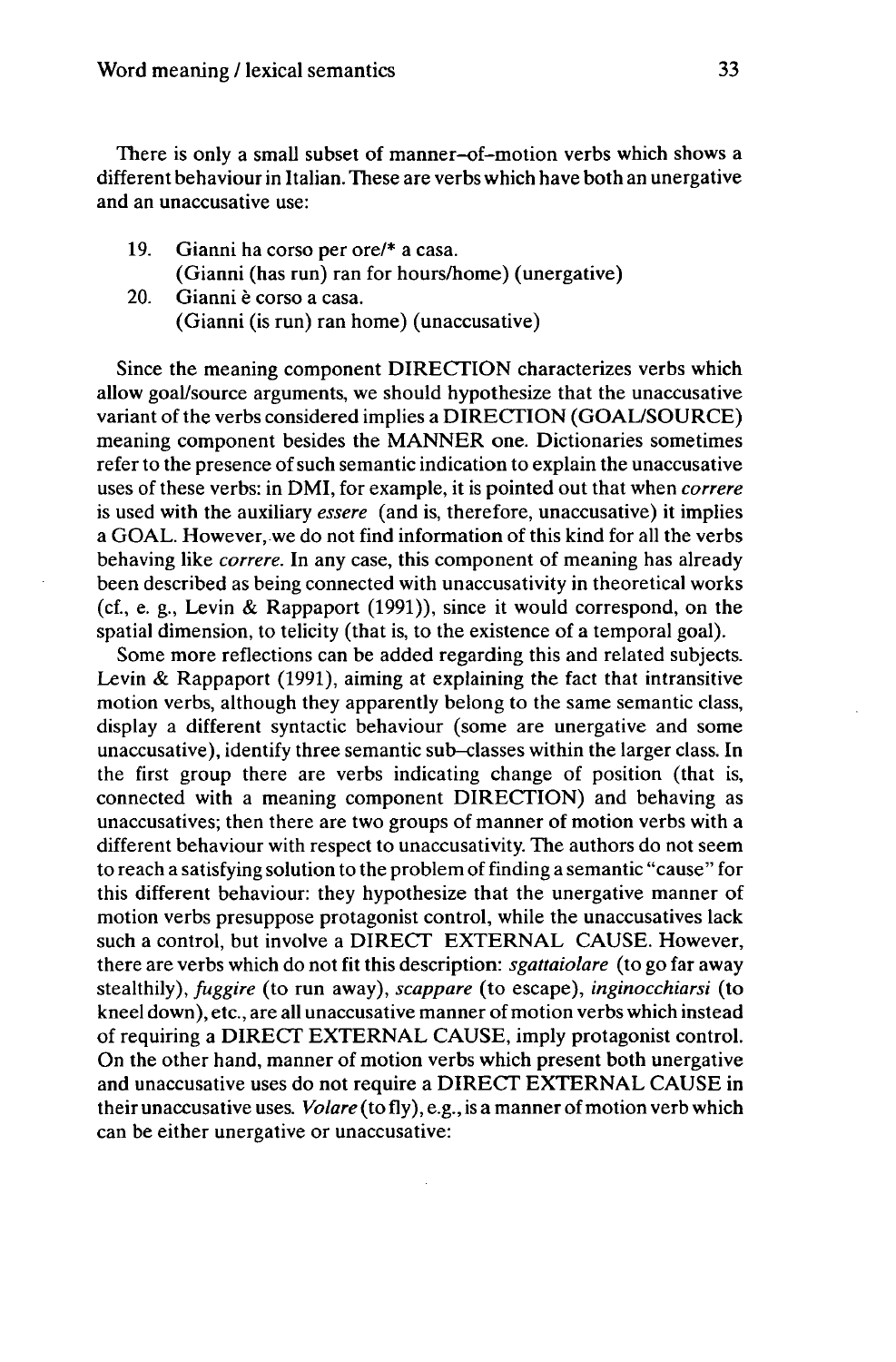- 21. Il gabbiano ha volato per ore. (The seagull (has flown) flew for hours) (unergative)
- 22. II gabbiano è volato via poco dopo. (The seagull (is flown) flew away a short time later) (unaccusative)

It seems to us that in both cases we should speak of the existence of control on the part of the protagonist of the event and something similar holds for other examples of this kind which we find in Italian. In our opinion, what differentiates the two instances of the verb *volare,* and what, in general, differentiates the two groups of manner of motion verbs is the component DIRECTION. Actually, even if as far as the small group of unaccusative/ unergative verbs is concerned we do not always find useful information on components of meaning within definitions, relevant data are found in connection with the other unaccusative manner of motion verbs, which are always connected also with GOAL or SOURCE components, so that this seems to be the relevant combination of meaning components (cf. Alonge (in preparation) for a more detailed discussion of this issue). Thus, motion verbs can be split into three sub-classes, as Levin and Rappaport (1991) claim, but while one is of change of position verbs, of the remaining two, one is of manner of motion verbs and the other of manner of motion/change of position ones.

This solution seems to provide a better explanation as far as Italian is concerned, but it is necessary to reconsider English motion verbs. Italian manner of motion verbs cannot occur with goal/source phrases, if they are not unaccusative and do not refer to a GOAL/SOURCE component. English manner of motion verbs may always occur with PPs indicating goal/source, but, when the goal/source phrase is present, they behave as unaccusatives. We agree with Levin & Rappaport (1991) who claim that the behaviour of these verbs can be explained "with the process of lexical subordination which allows verbs to acquire certain types of extended meanings". Thus, such manner of motion verbs will present two meanings, one of which implying a DIRECTION component.

## **4. Conclusion**

The goal of this paper was to show how the semantic information extracted from dictionaries may be used to infer information on syntactic properties of verbs. To be able to draw such a connection is first of all important because it allows one to overcome, at least in part, the limits which our dictionaries present and that have often been emphasized. Furthermore, it may have considerable consequences because it both provides evidence for theories which describe syntactic properties of verbs as determined by semantics and offers the researcher fundamental information on large quantities of data.